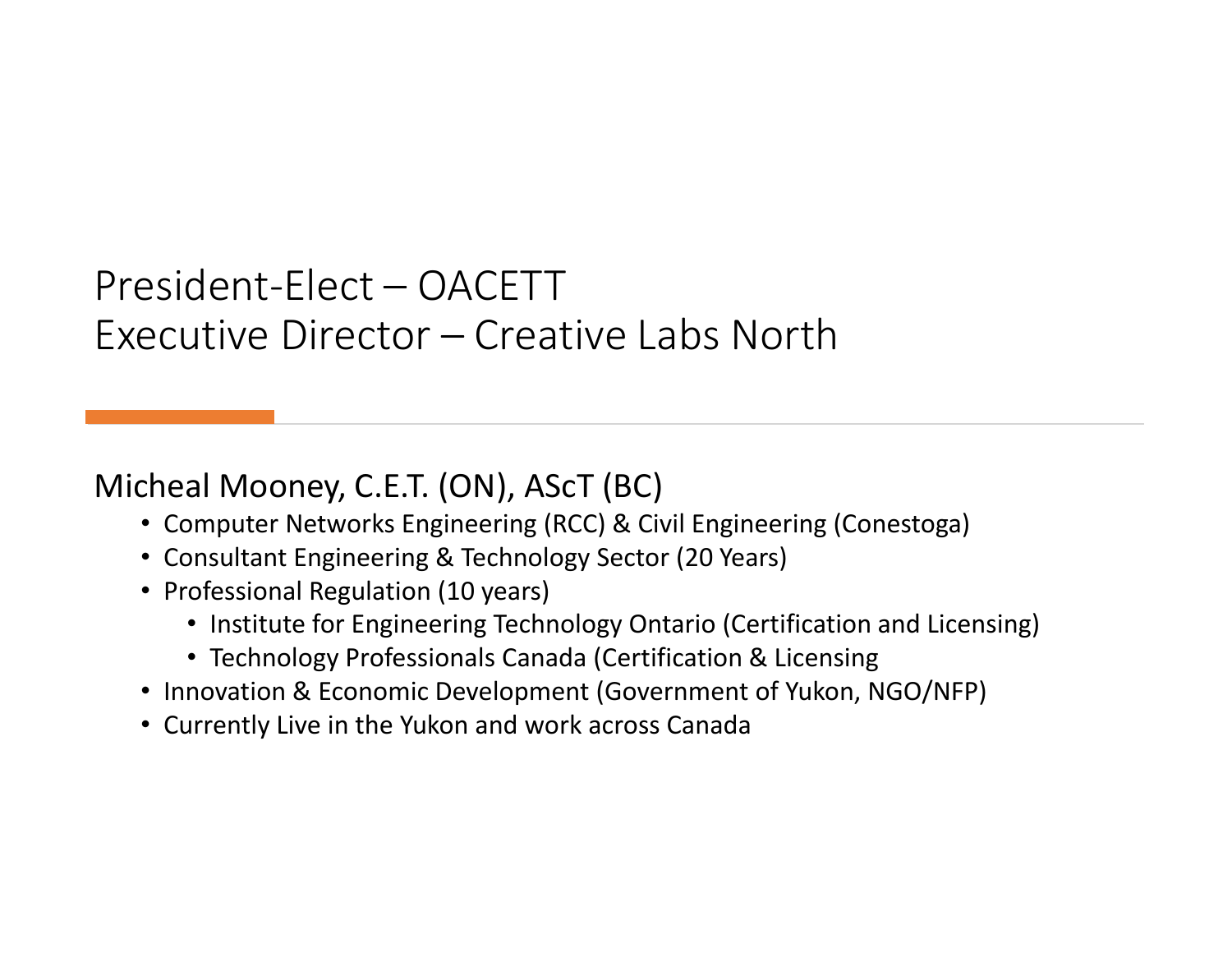### The Technological Imperative



The concept that new technologies are inevitable, essential and that they must be developed and accepted for the good of society



*\*For this discussion technology is not strictly limited to digital technologies*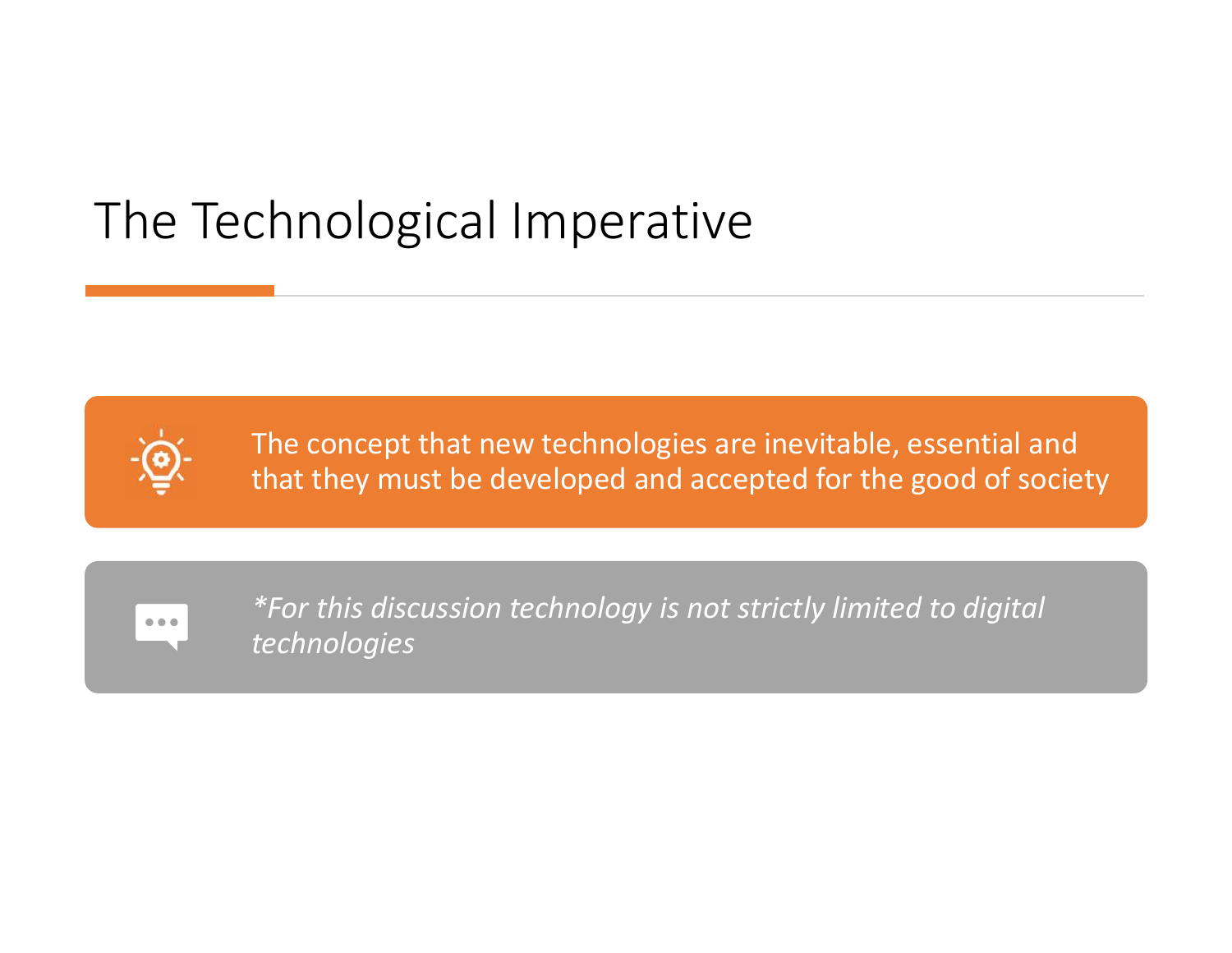# So is Technology Fundamentally Neutral?

Technology is often described as neutral or agnostic. With human behavior being the determining factor in whether technology realizes positive or negative societal impacts. As we have discussed and reflected today this assumption does not properly address the interdependency between technology, society and values?

Technology and Human Evolution are fundamentally connected

Technology is pervasive and exponentially advancing, blurring the lines between discrete systems (technical and social) and creating new ethical challenges

Unintentional impacts of the development and deployment of technology are extensive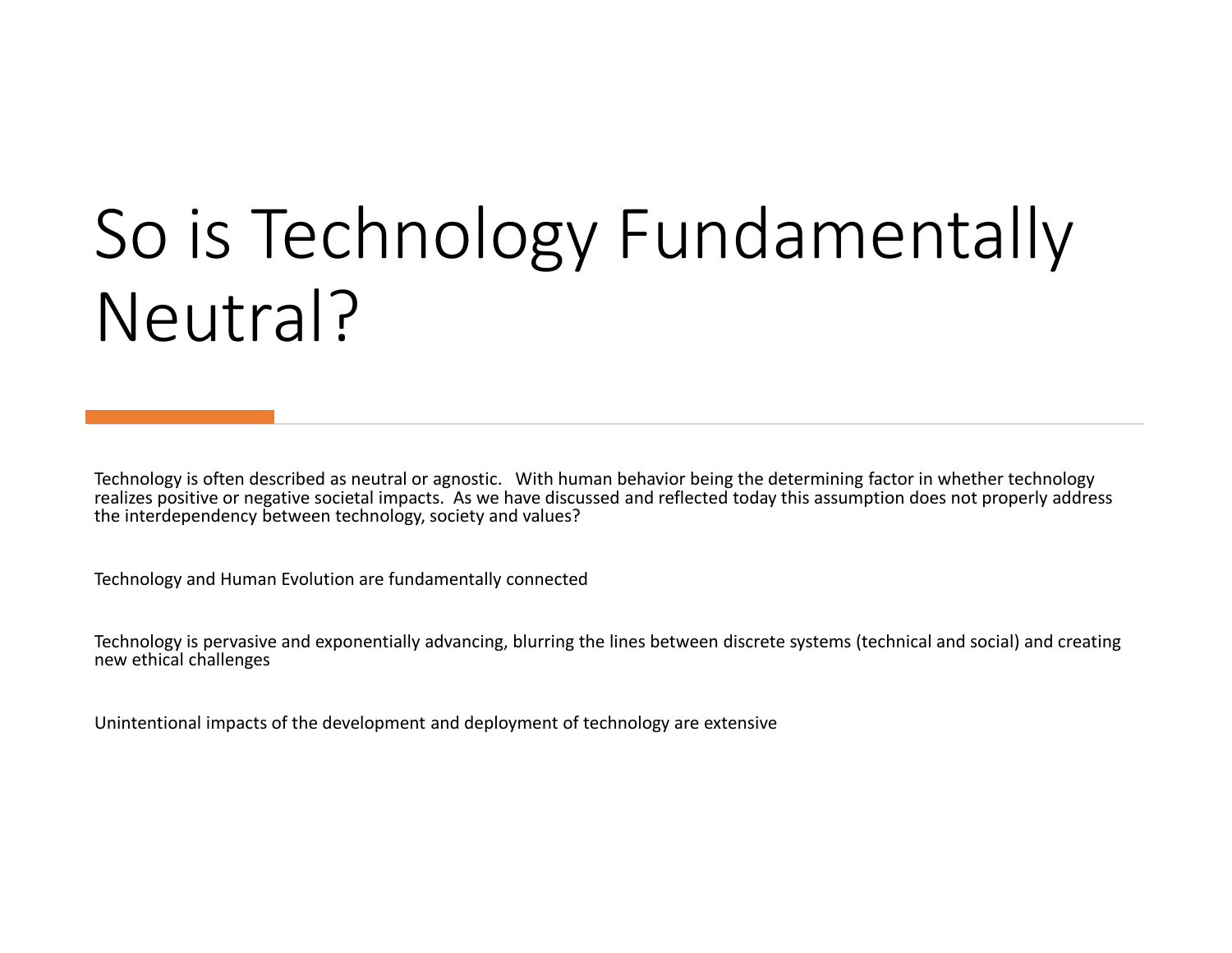### The Provocation



Humanities relationship with technology and unintended consequences from its adoption can and will be destructive to society without the intentional efforts to ensure the desired end state is achieved.



*Regulation models must evolve and adapt if they are to continue to serve the public interest*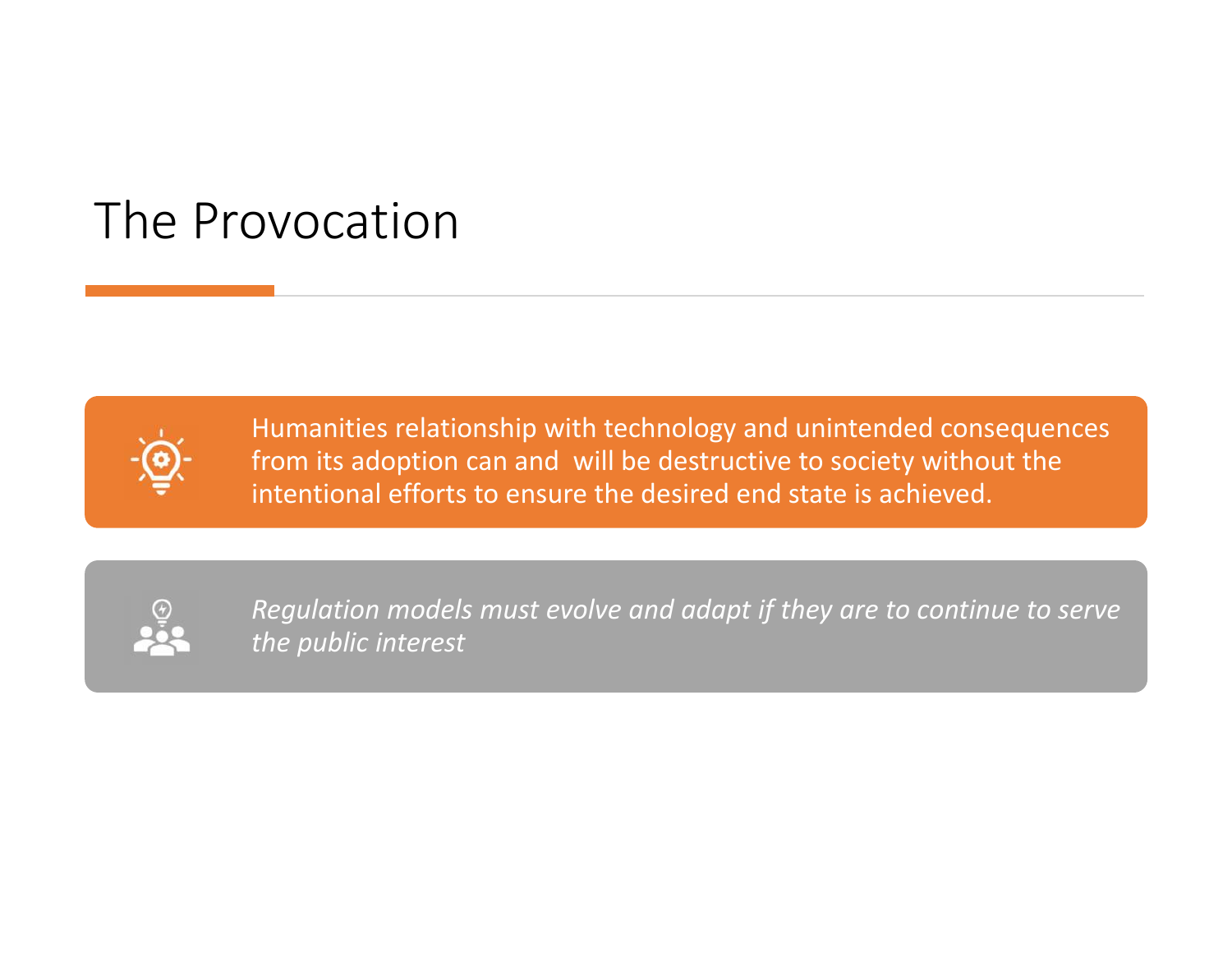## Status Quo = Failure

Engineers, technicians and technologist have a long and often complex history with the development and deployment of technology. While we claim to be the protectors of public interests and safety we must ask ourselves:

- Do we have tools necessary to ensure that the technology we are deploying is for good of society? (Technical and Social)
- What role/responsibility do we have in addressing the social challenges in addition to the technical?
- Do we adequately reflect on the ethical and larger ethos challenges we face in our daily practices?
- Are/Can we keeping pace with the rate of change?